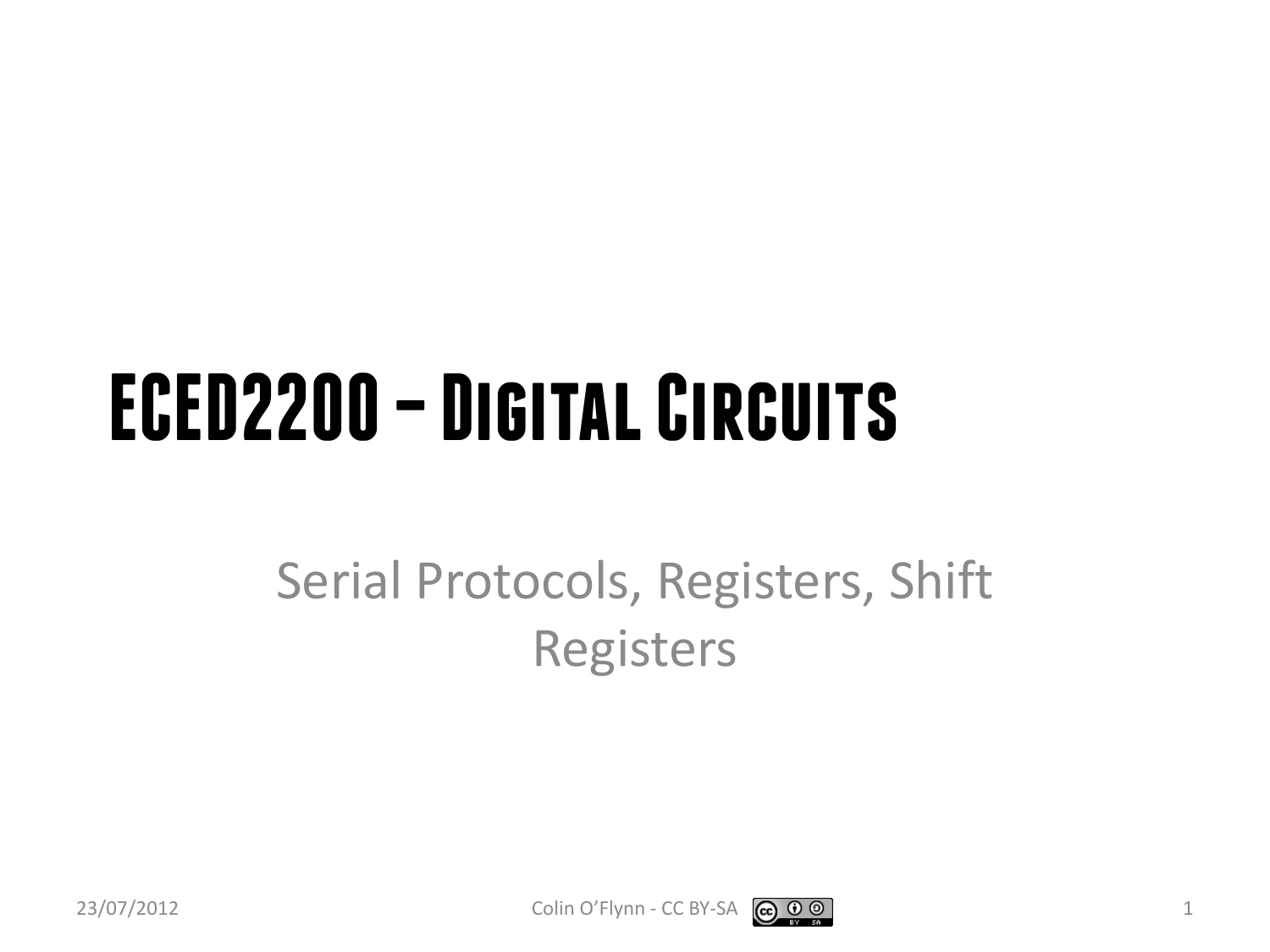## **General Notes**

- See updates to these slides: [www.newae.com/teaching](http://www.newae.com/teaching)
- These slides licensed under '[Creative Commons Attribution-ShareAlike](http://creativecommons.org/licenses/by-sa/3.0/) 3.0 [Unported](http://creativecommons.org/licenses/by-sa/3.0/) License'
- These slides are not the complete course they are extended in-class
- You will find the following references useful, see [www.newae.com/teaching](http://www.newae.com/teaching) for more information/links:
	- The book "Bebop to the Boolean Boogie" which is available to Dalhousie Students
	- Course notes (covers almost everything we will discuss in class)
	- Various websites such as e.g.: [www.play-hookey.com](http://www.play-hookey.com/)
	- The book "Contemporary Logic Design", which was used in previous iterations of the class and you may have already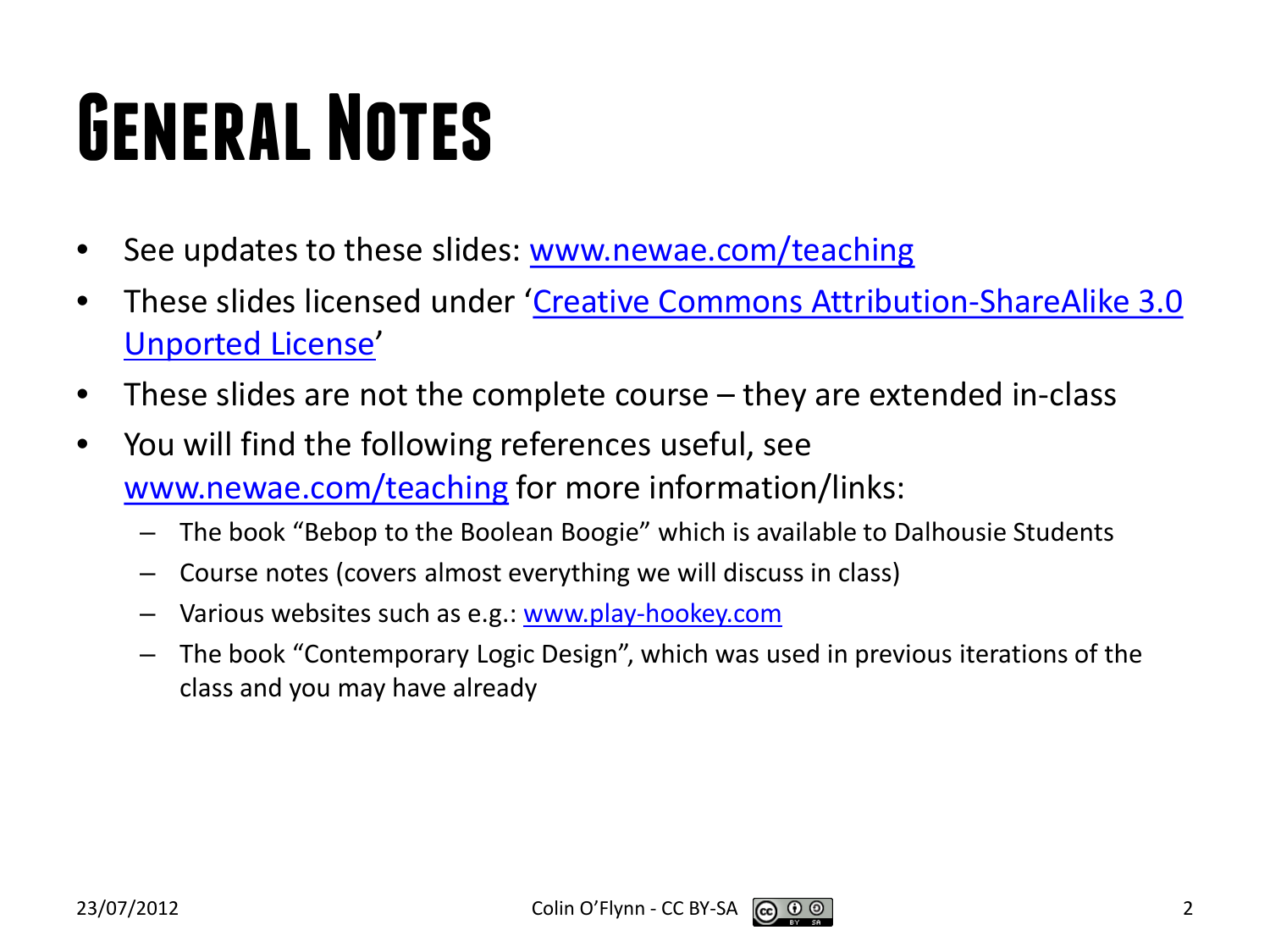#### **REGISTERS**

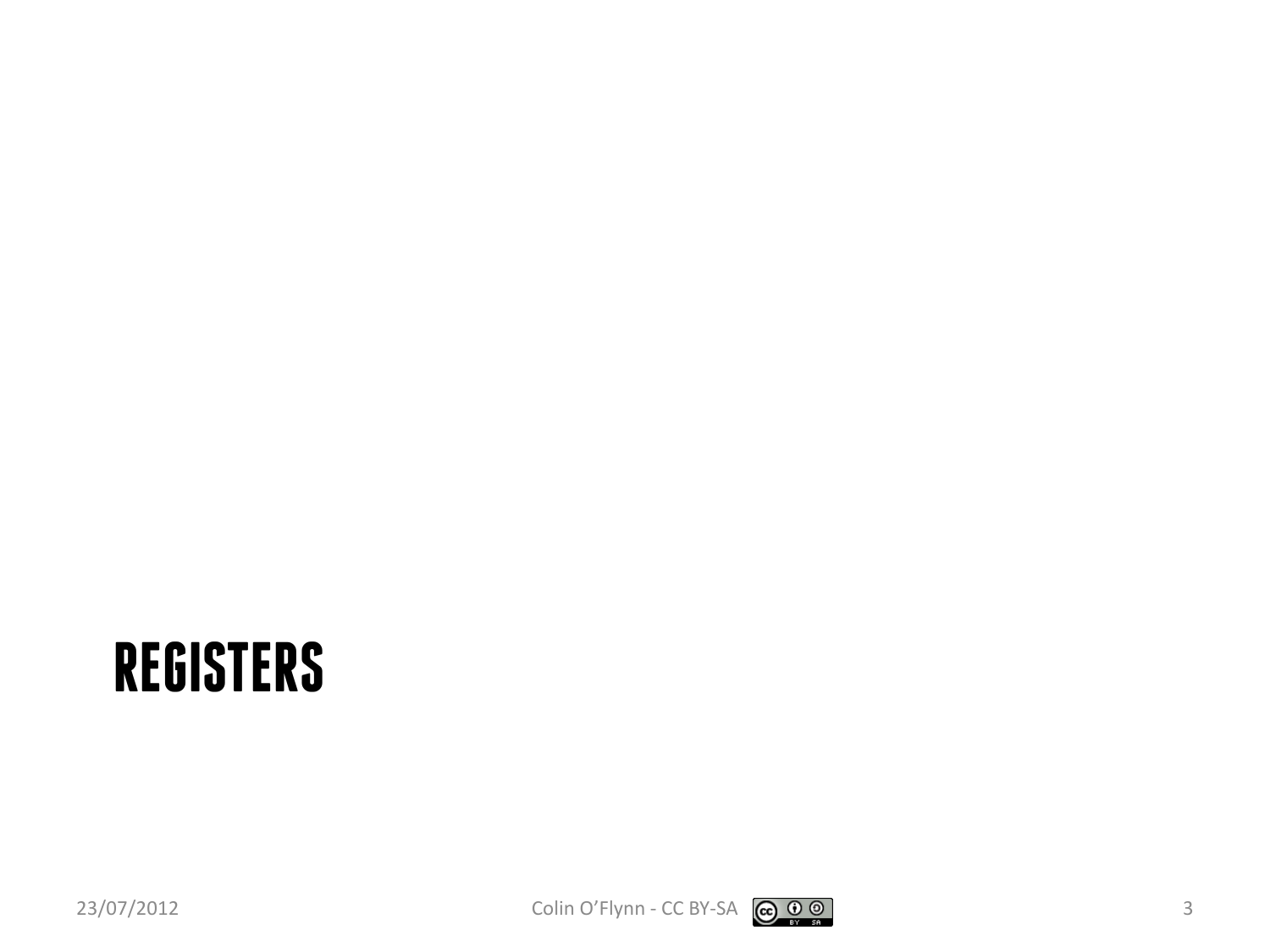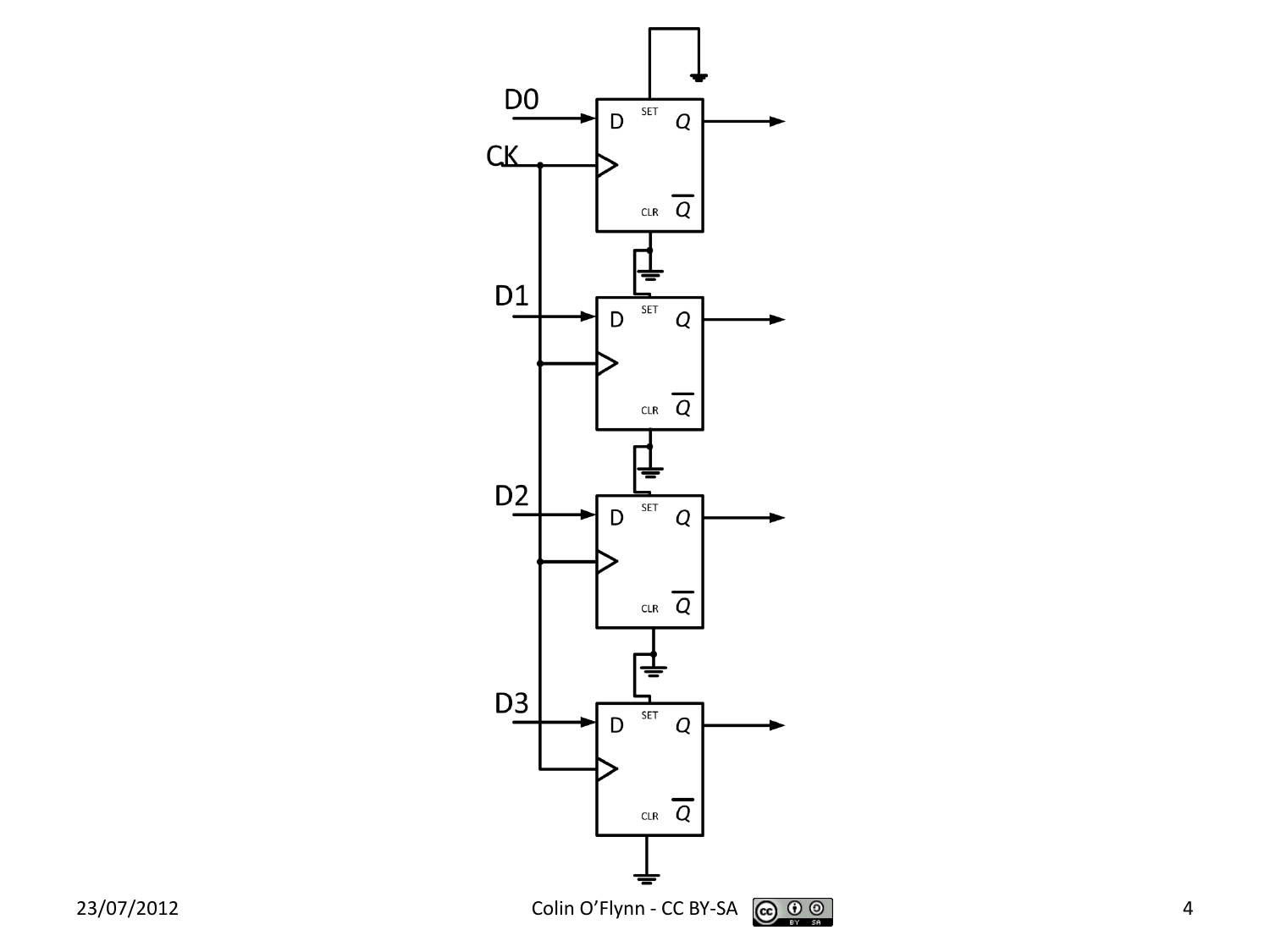### **Registers**

FD4

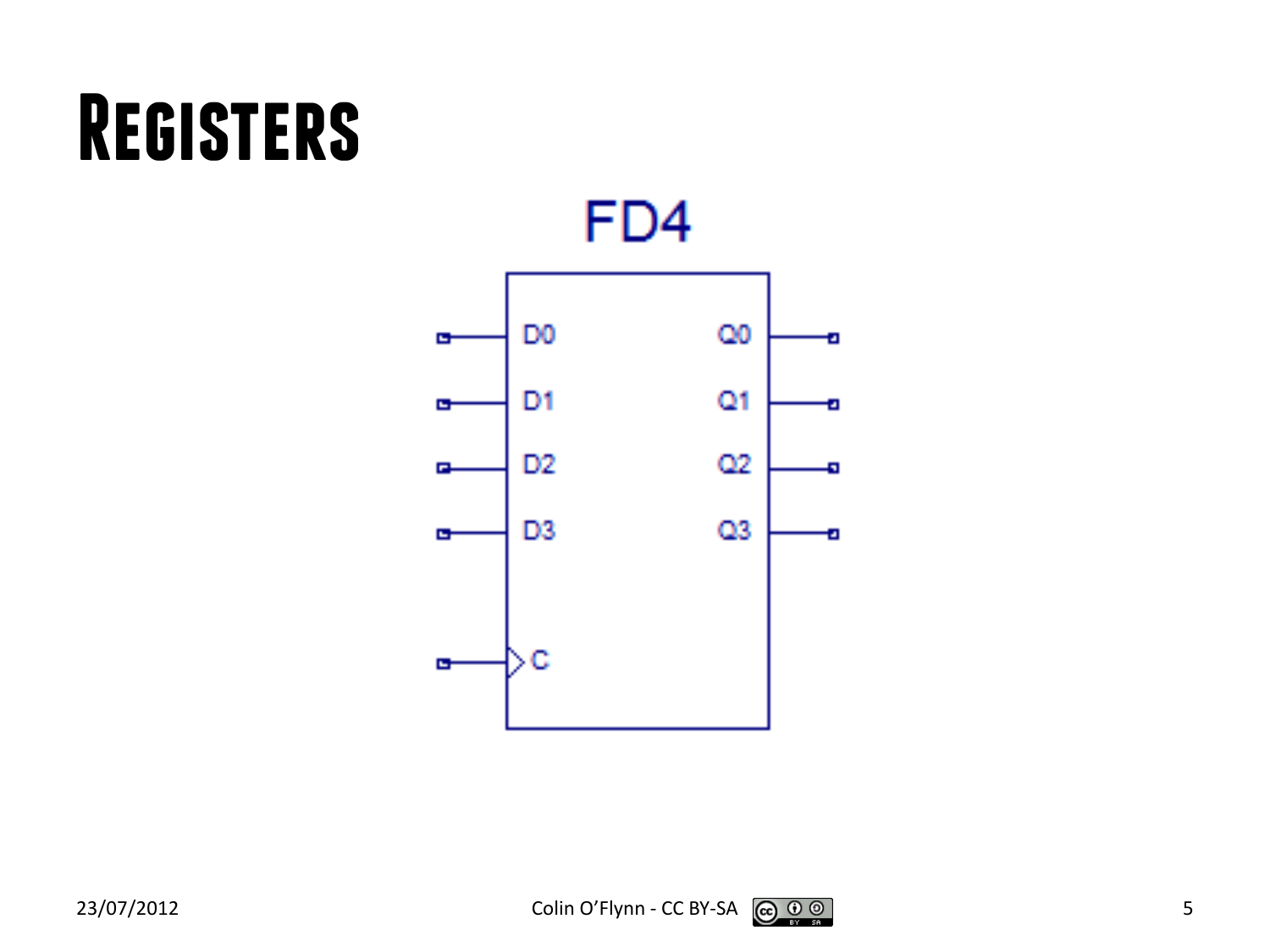#### **SHIFT REGISTERS**

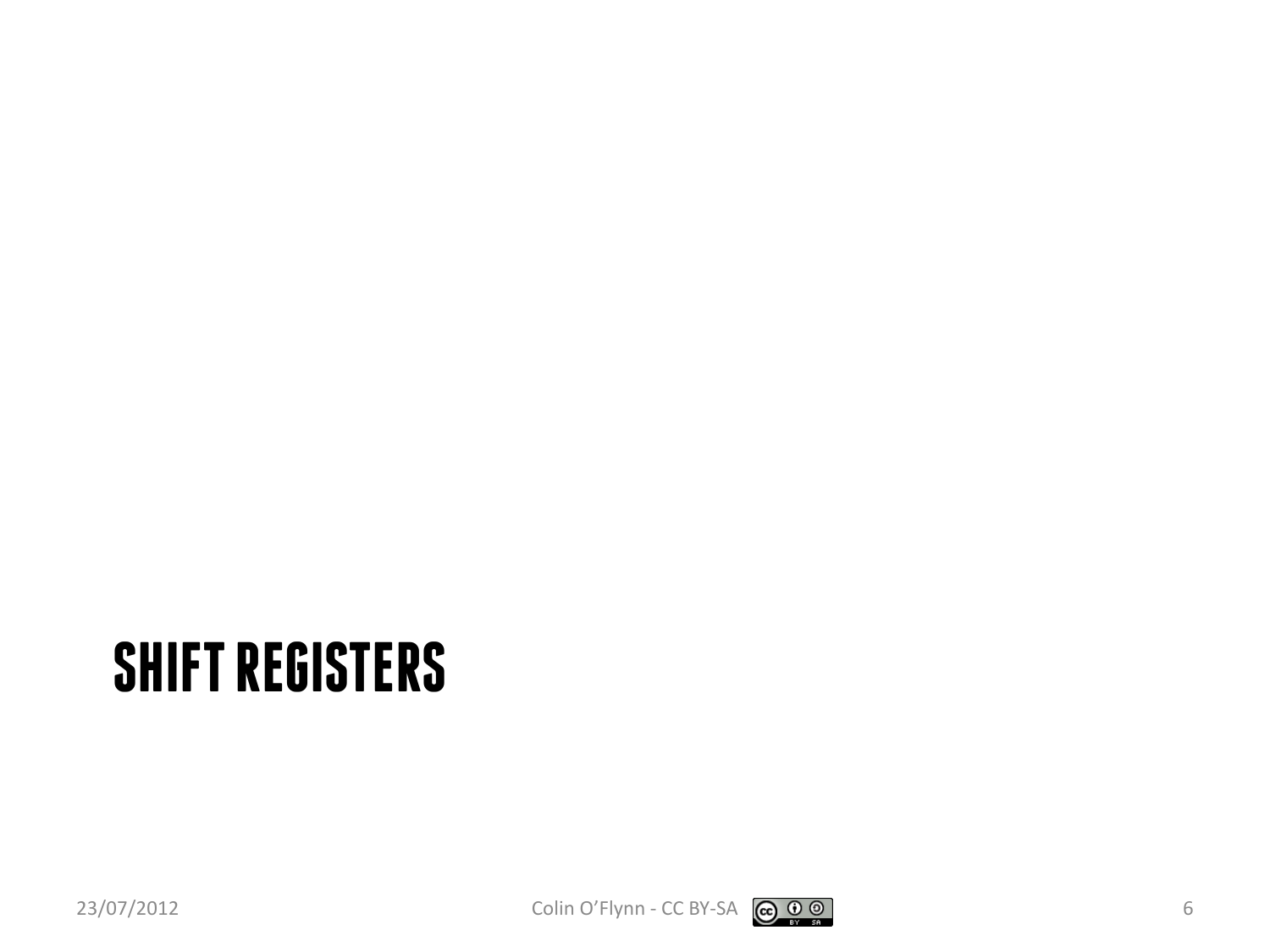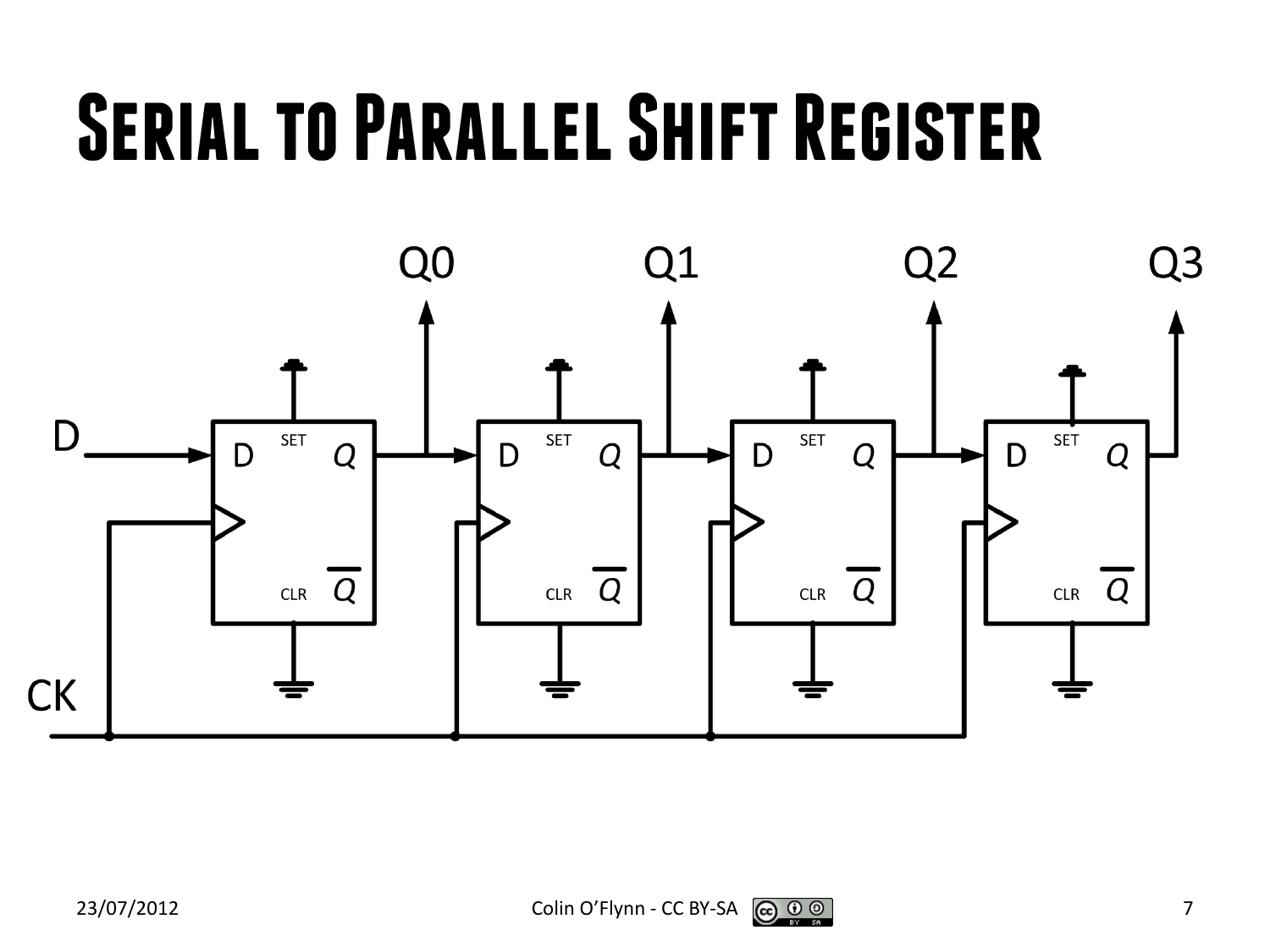

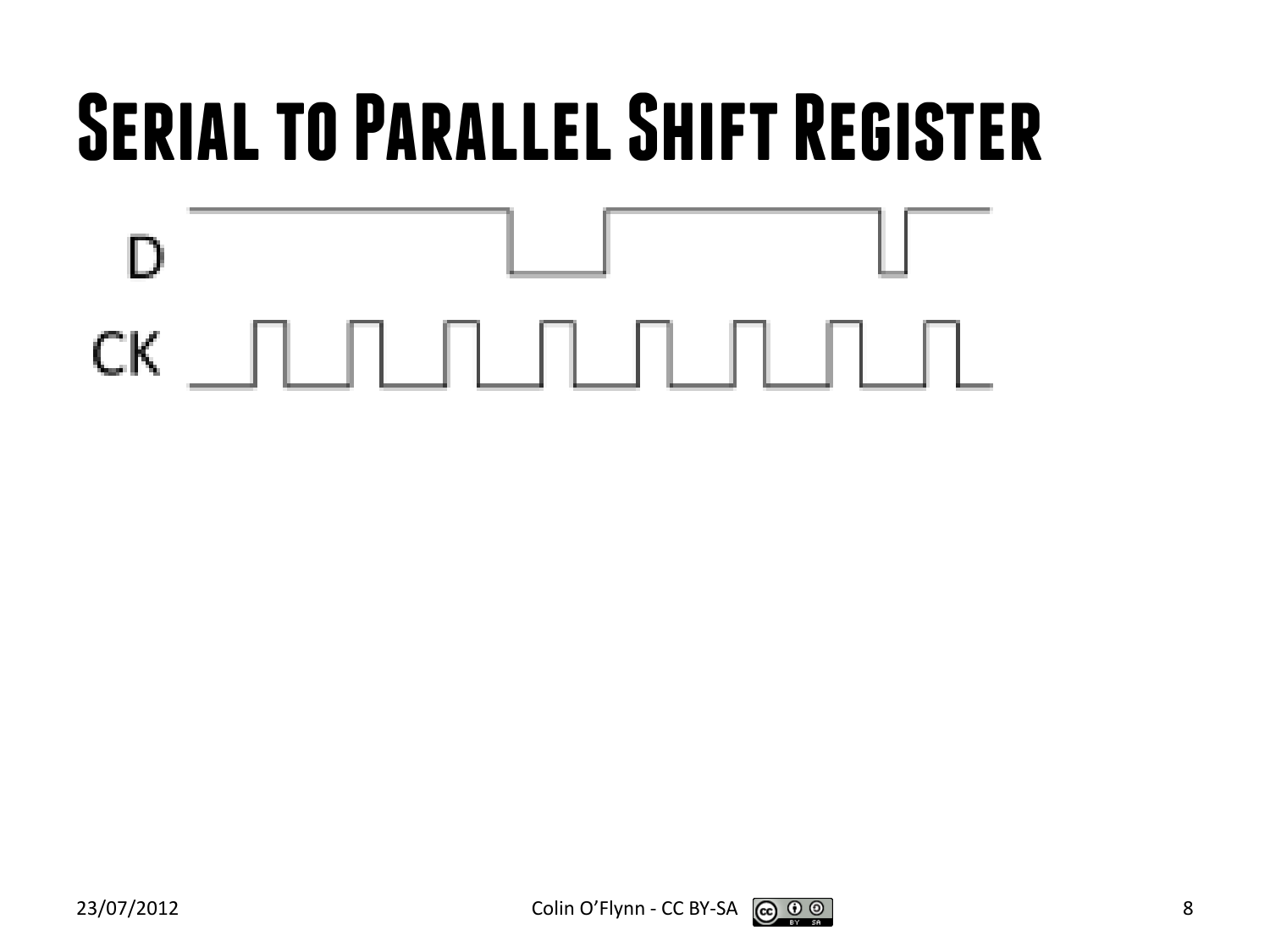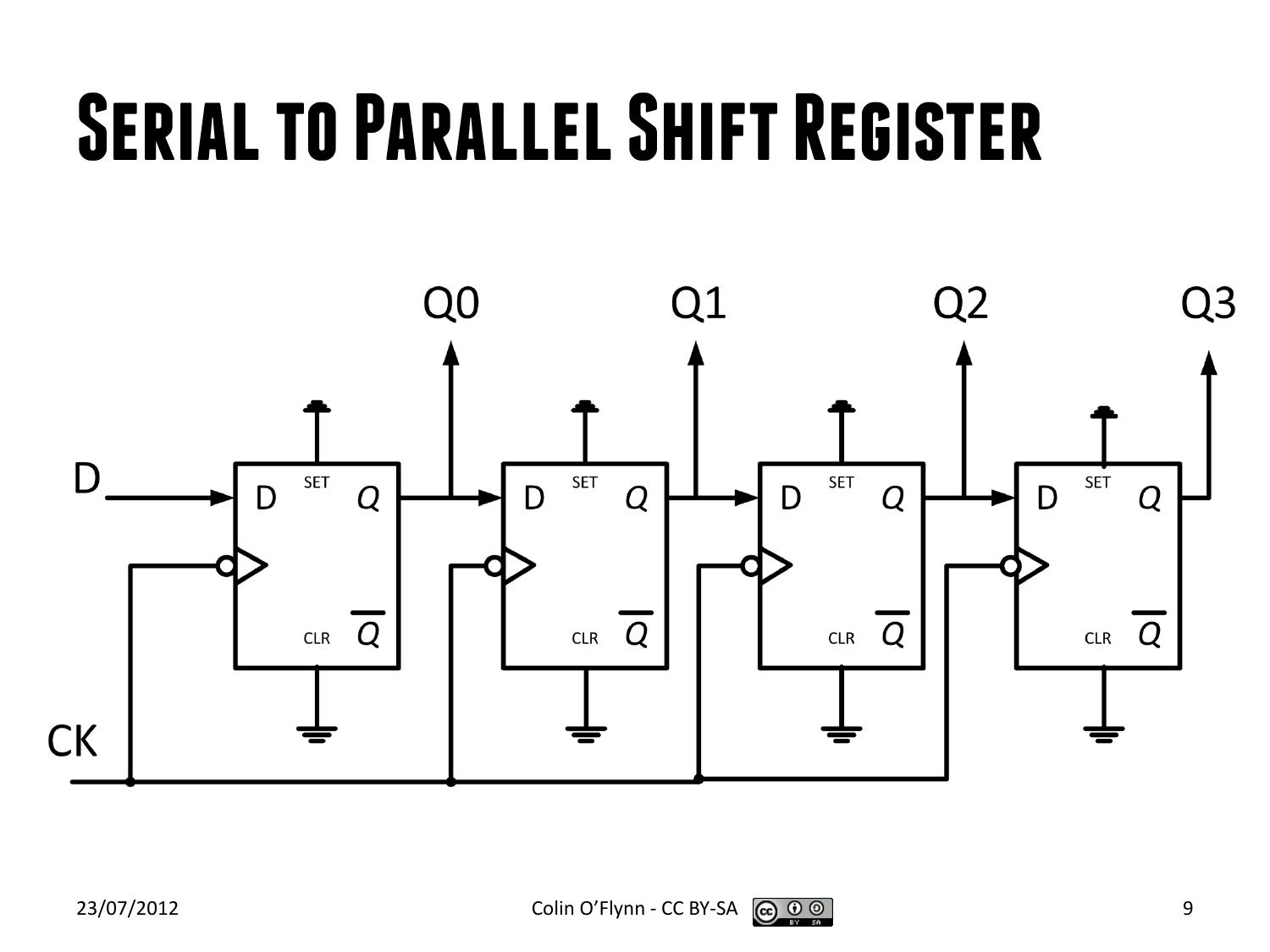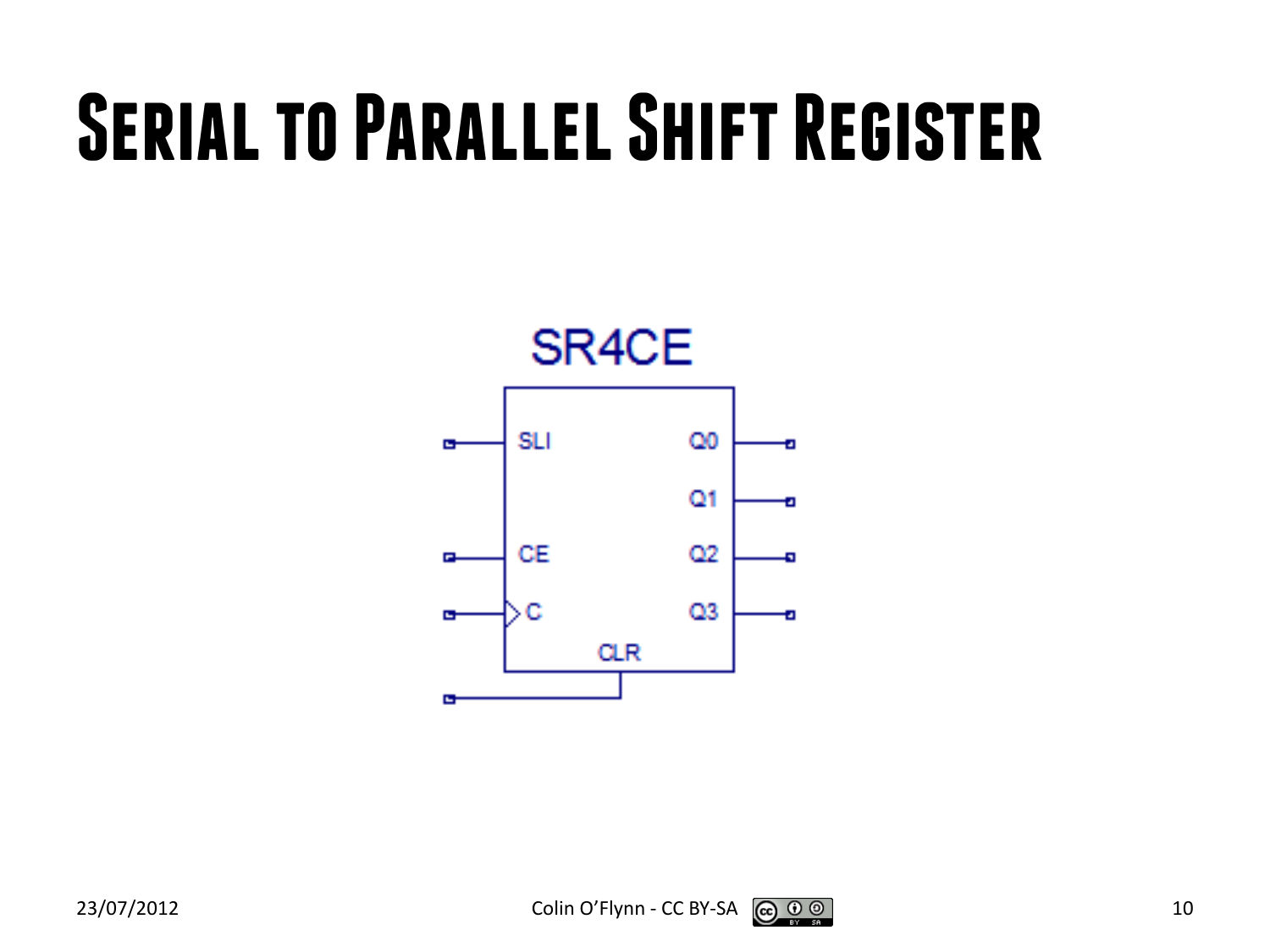### **SERIAL PROTOCOLS**

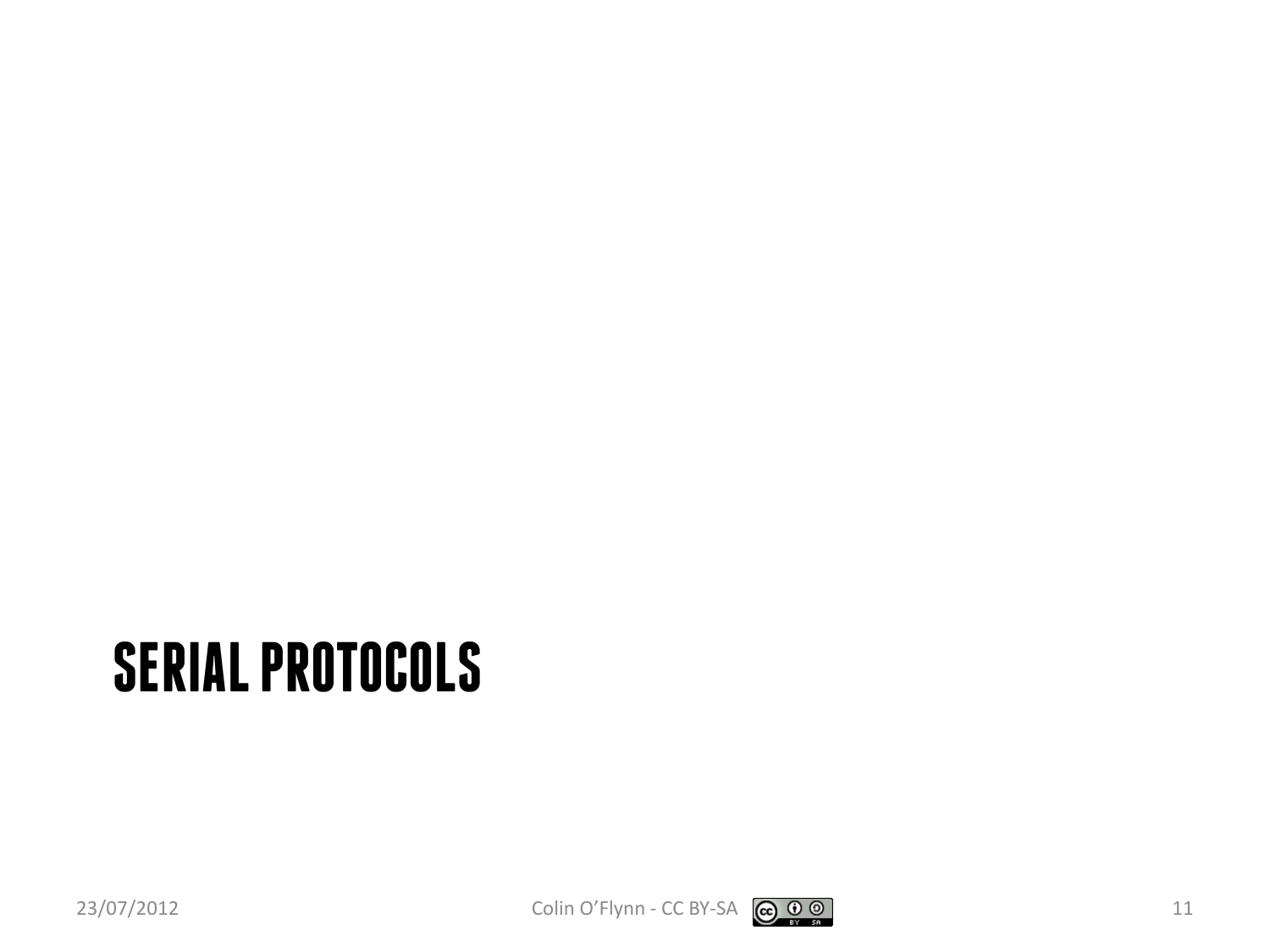## **General Characteristics of Serial**

- Bit Rate
- MSB/LSB First
- Length of data
- Control Lines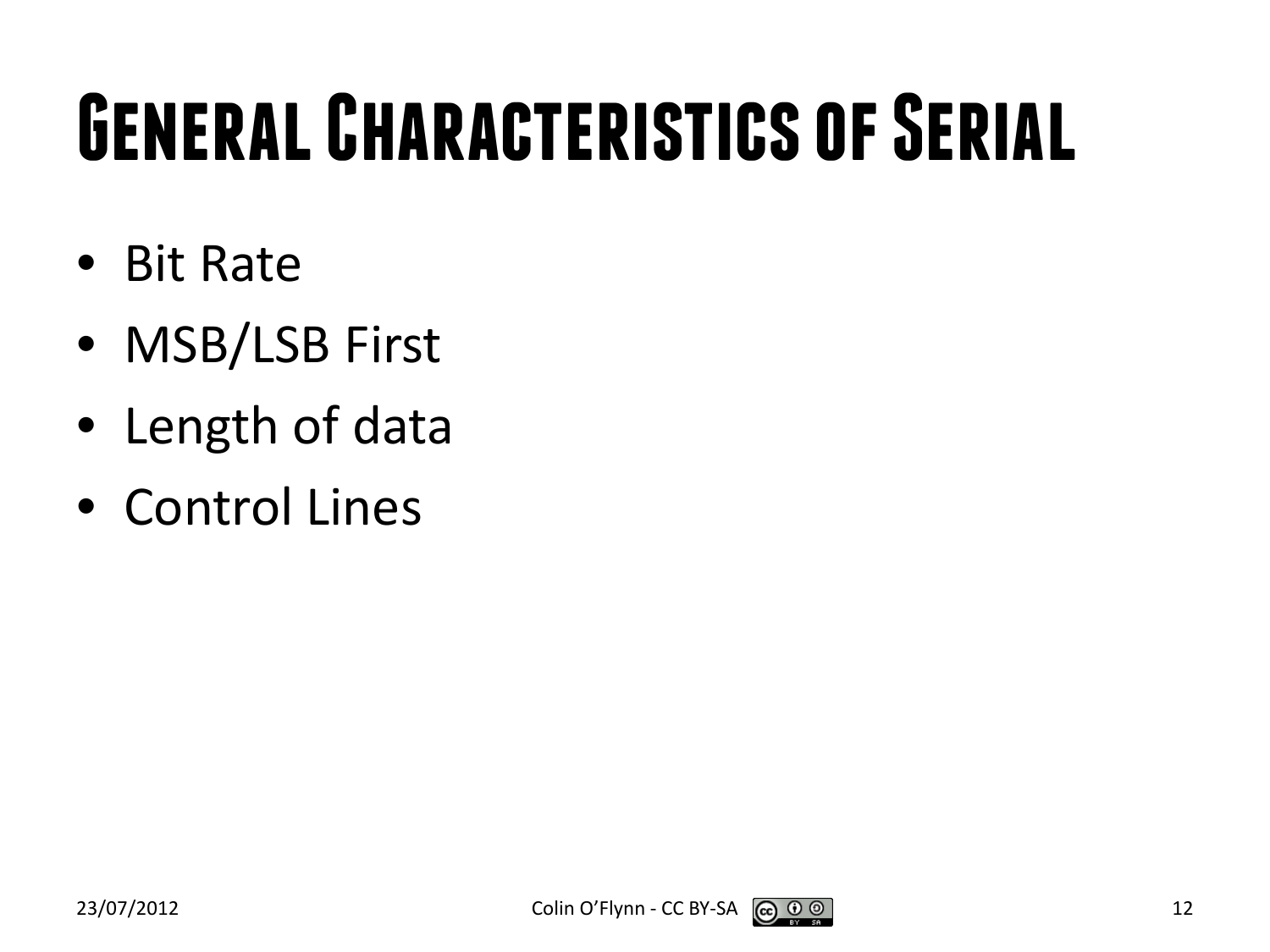# **Serial Peripheral Interface (SPI)**

- Four lines:
	- Data In
	- Data Out
	- Clock
	- Slave Select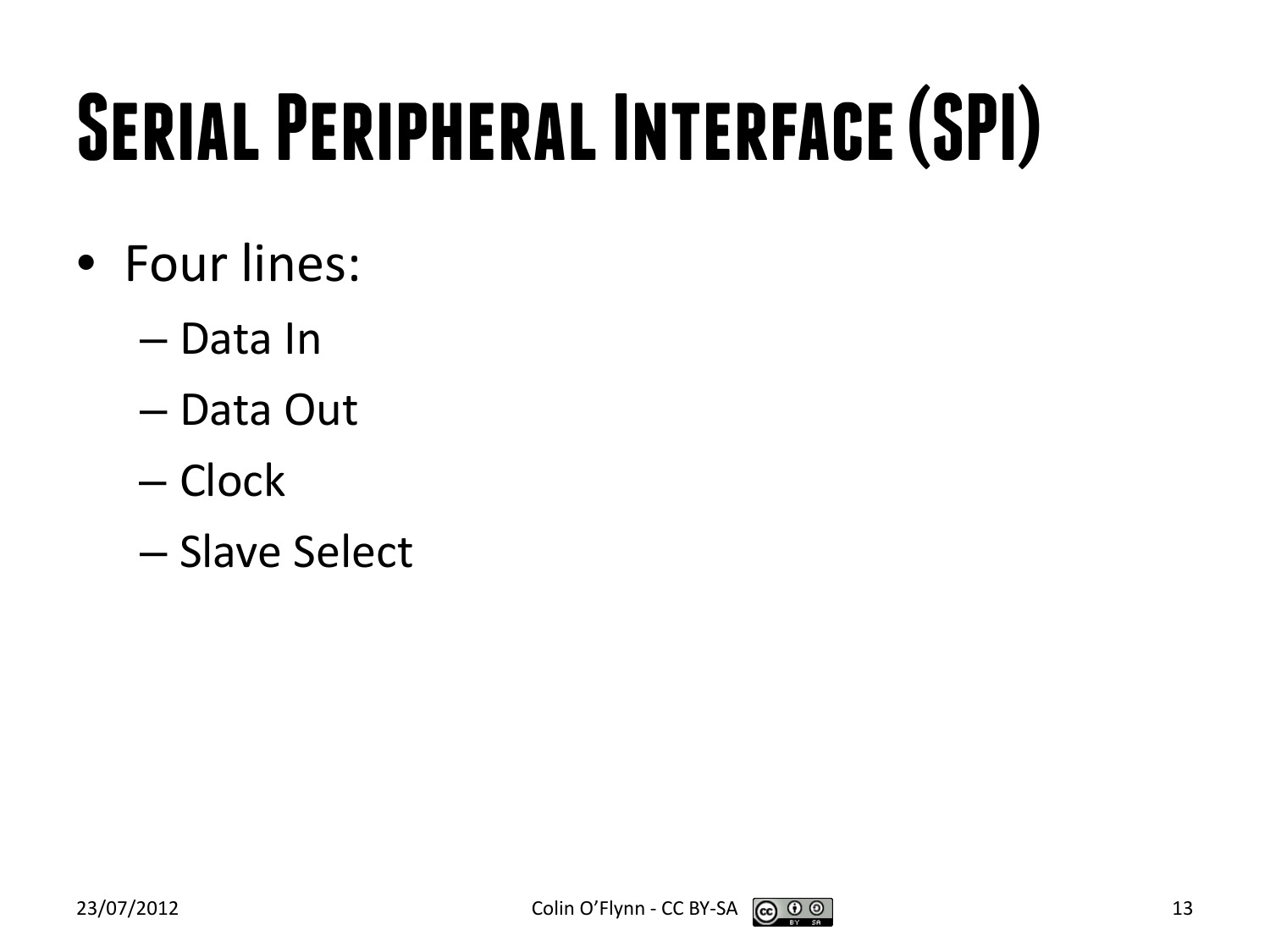



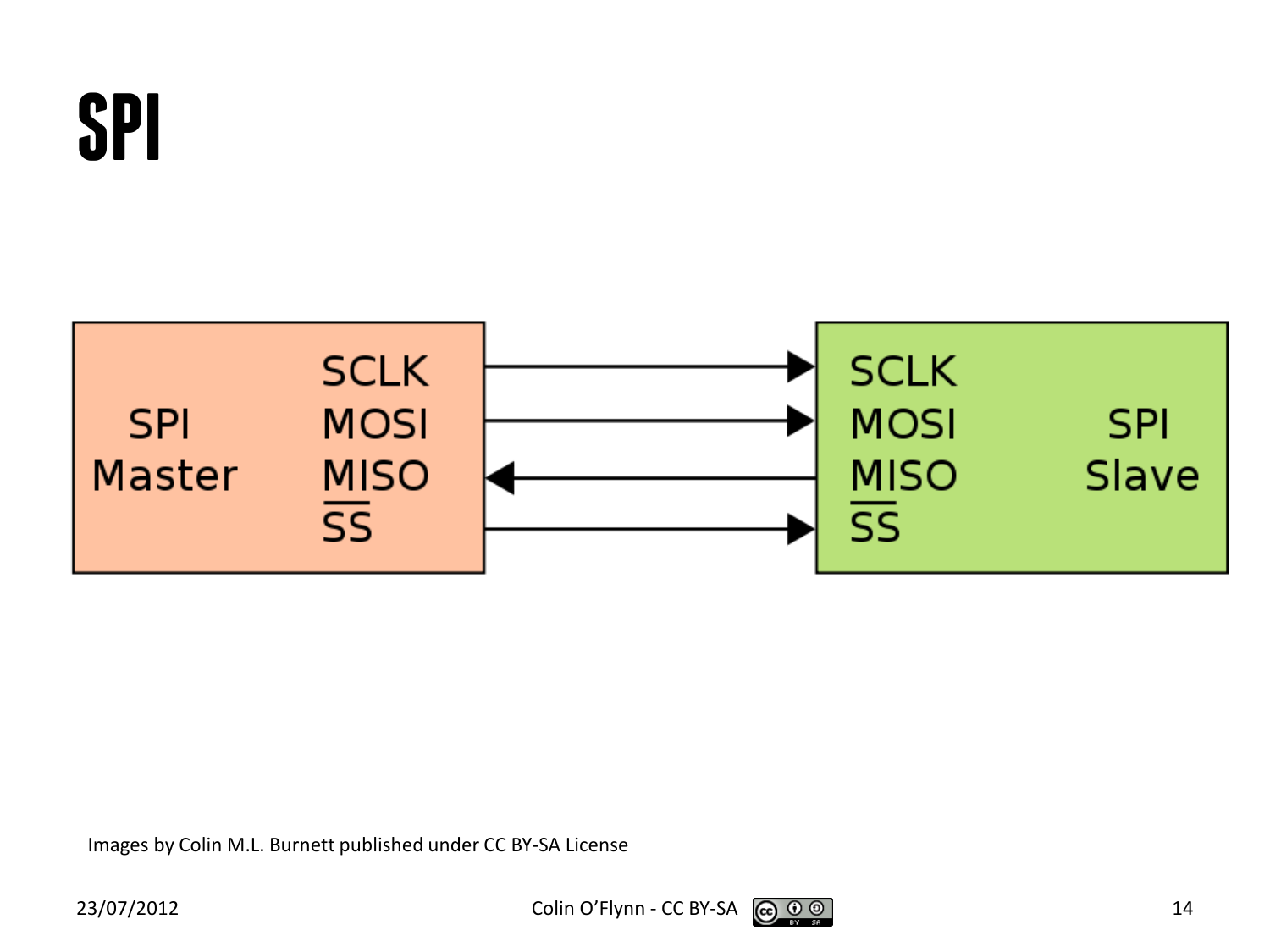

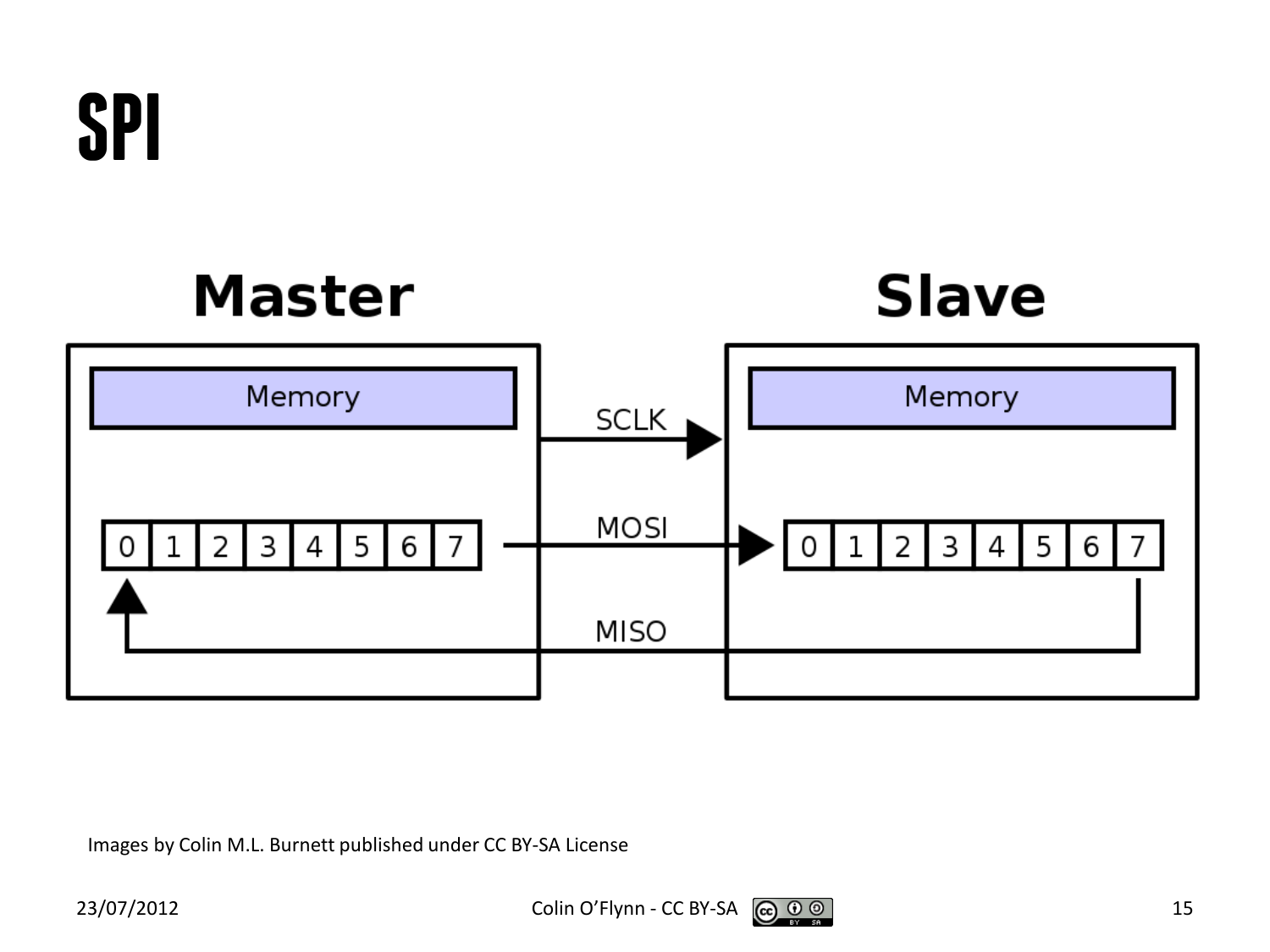### **SPI**

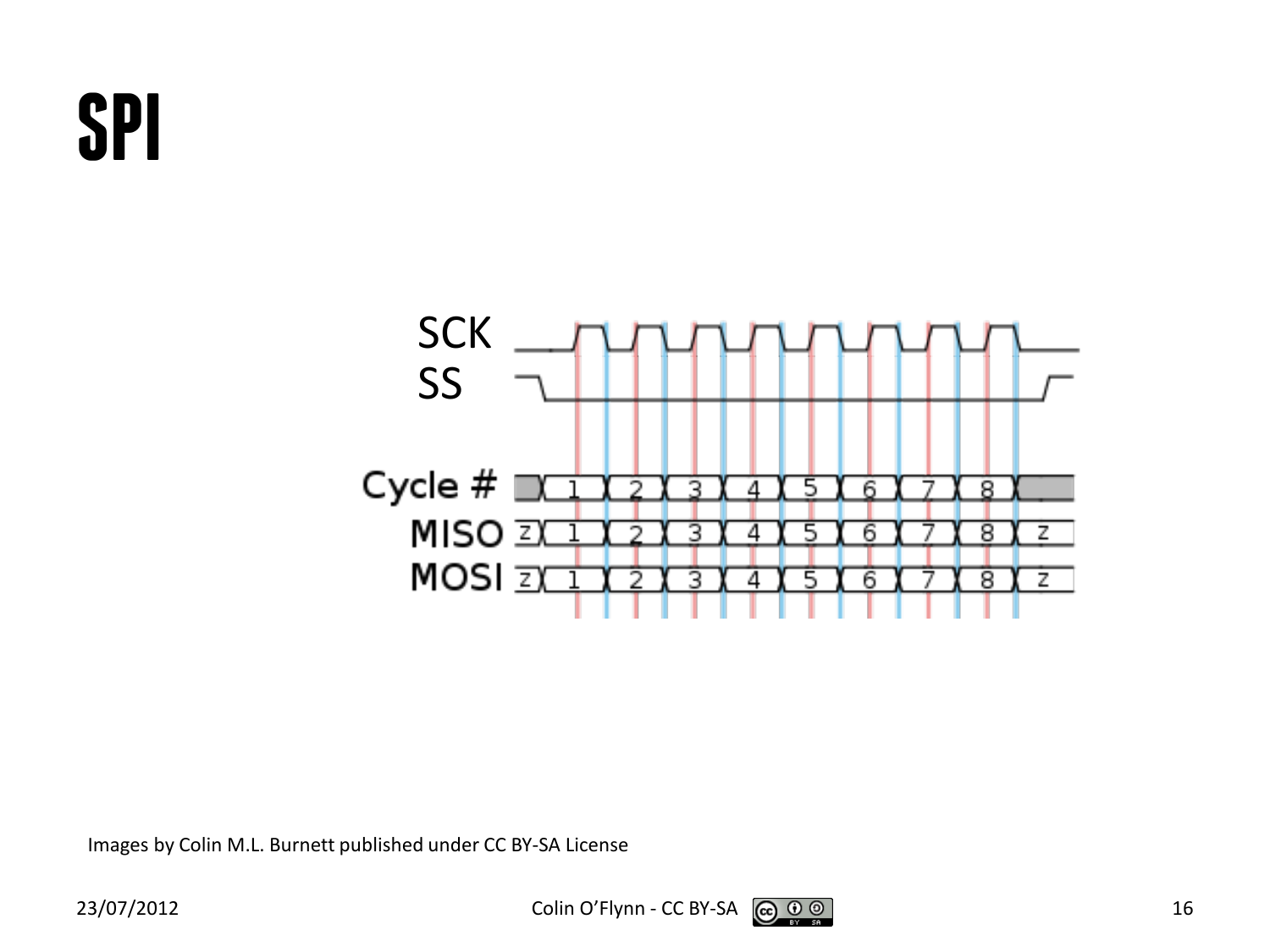# **Inter-IC (I2 C)**

- Two lines:
	- Clock
	- Bidirectional Data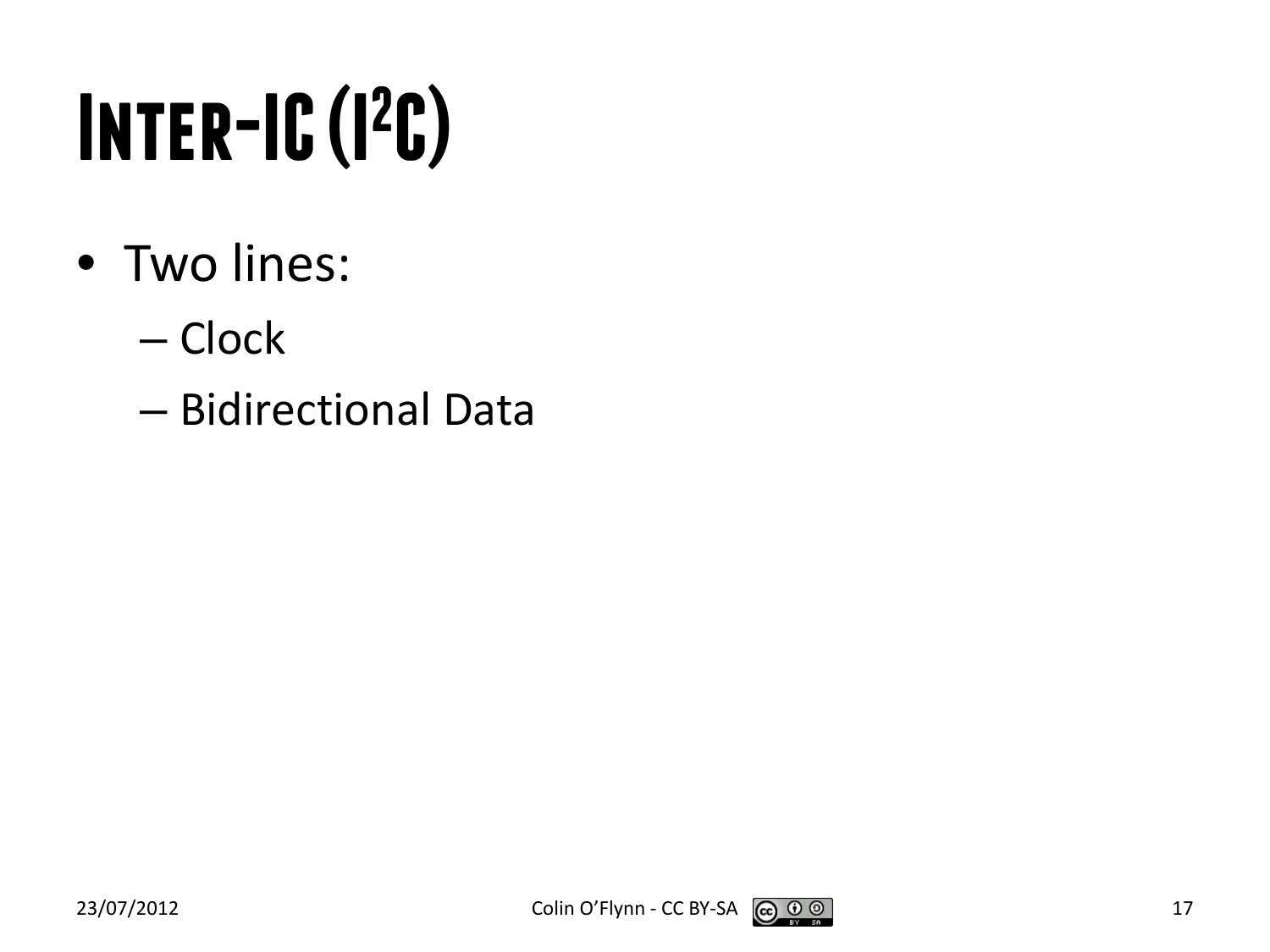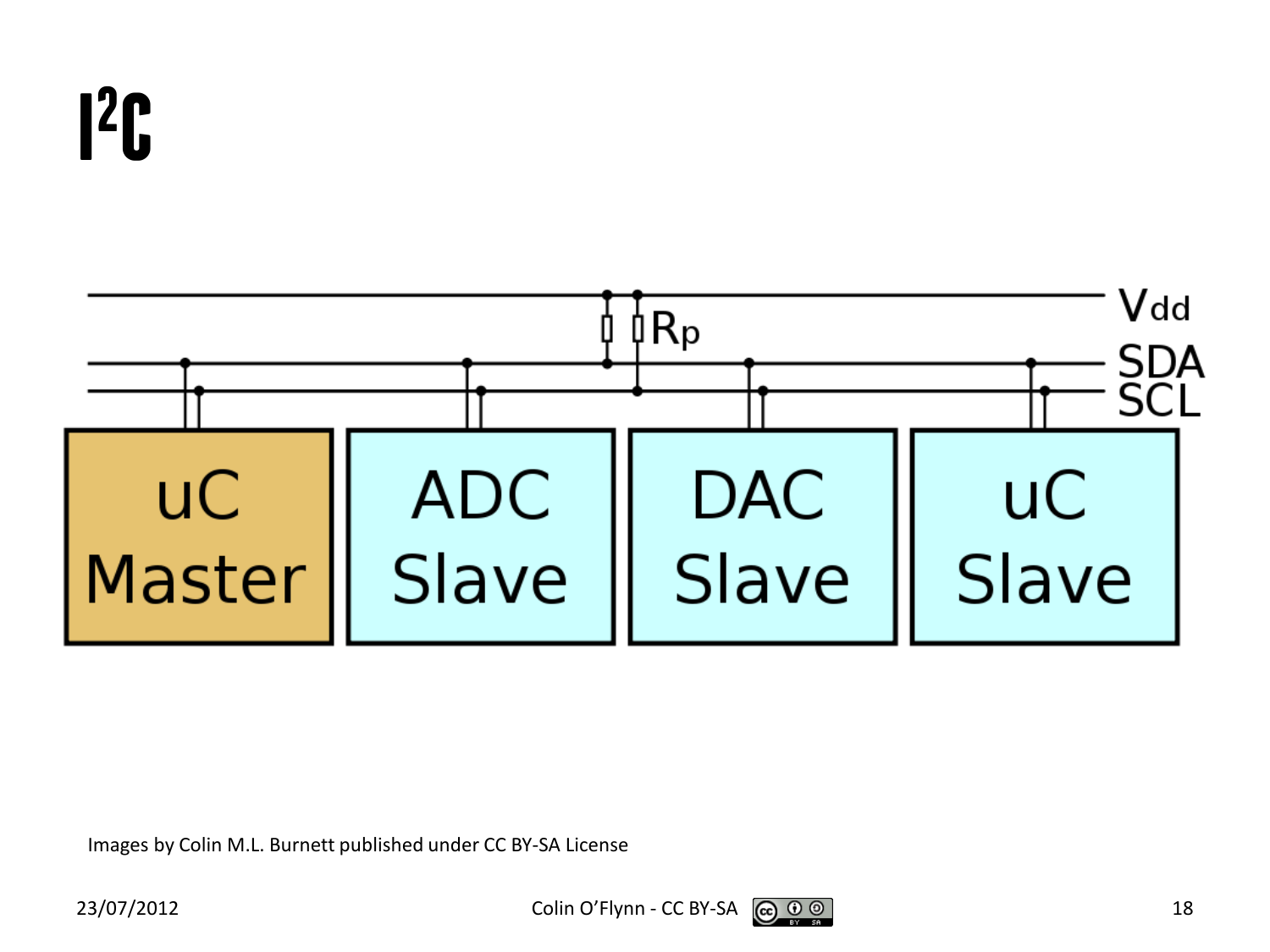## **Inter-IC (I2 C)**



Images by Marcin Florvan released into public domain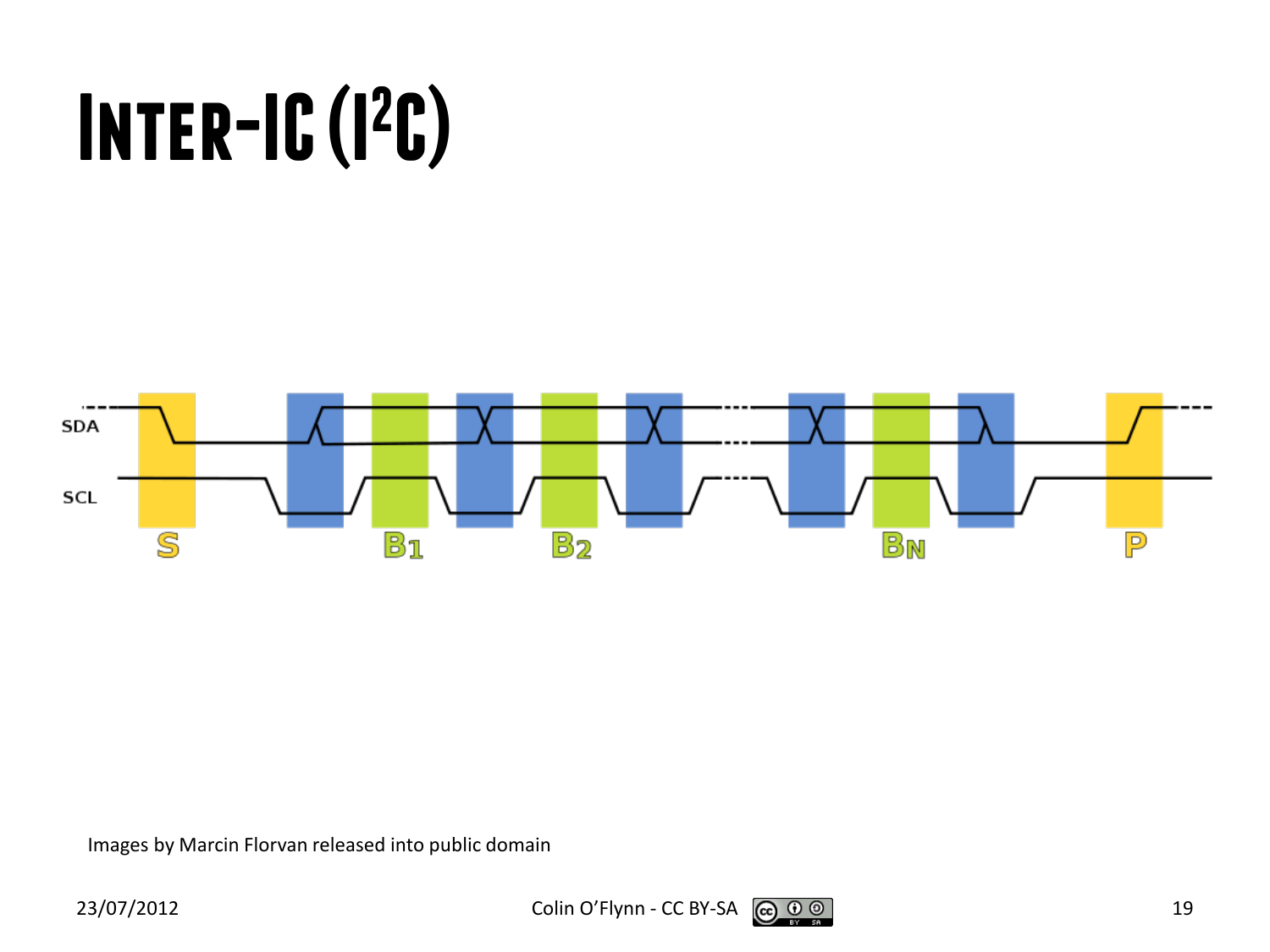## **Asynchronous Serial**

- Two lines typically:
	- Data In
	- Data Out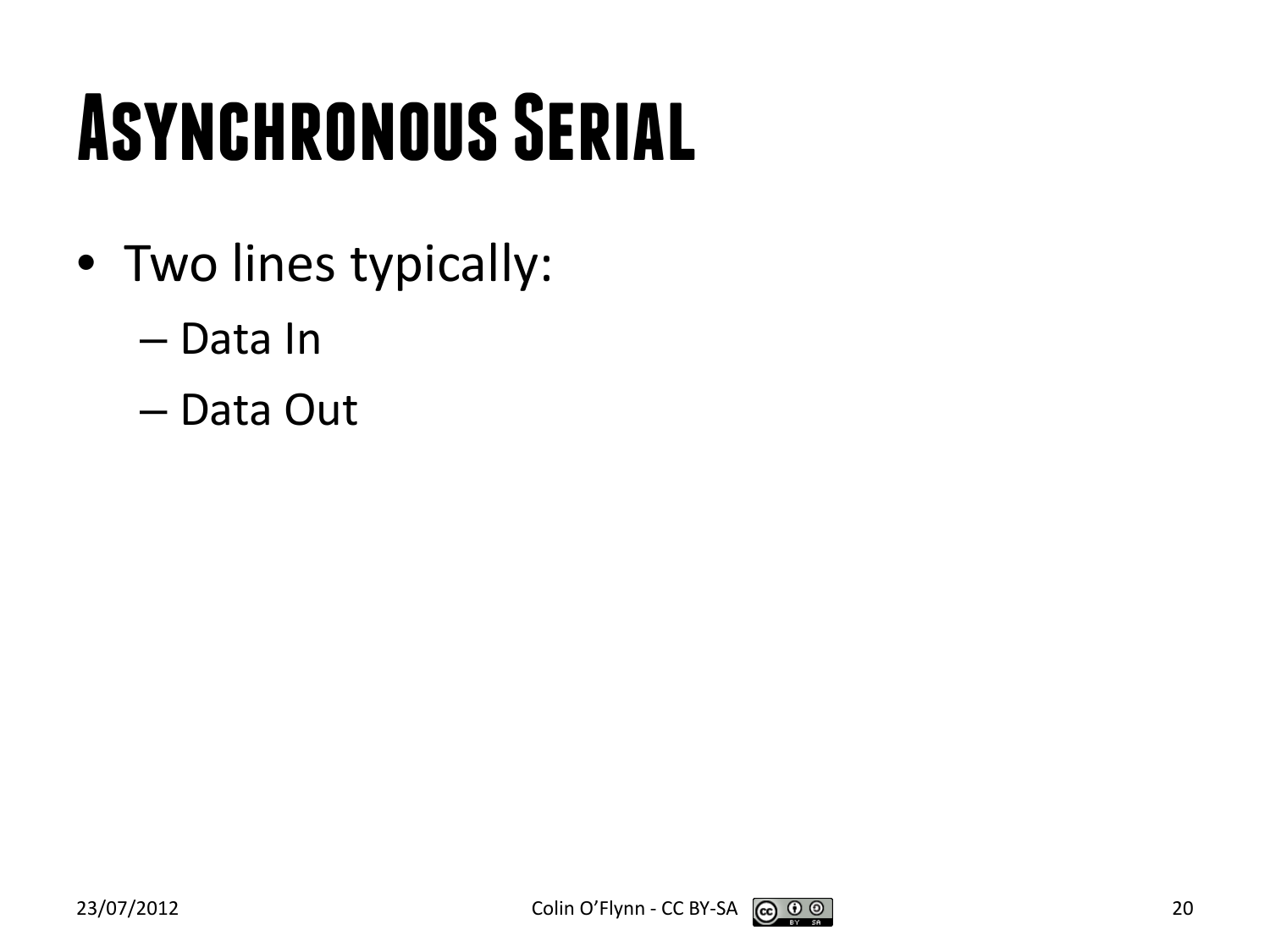### **Asynchronous Serial**



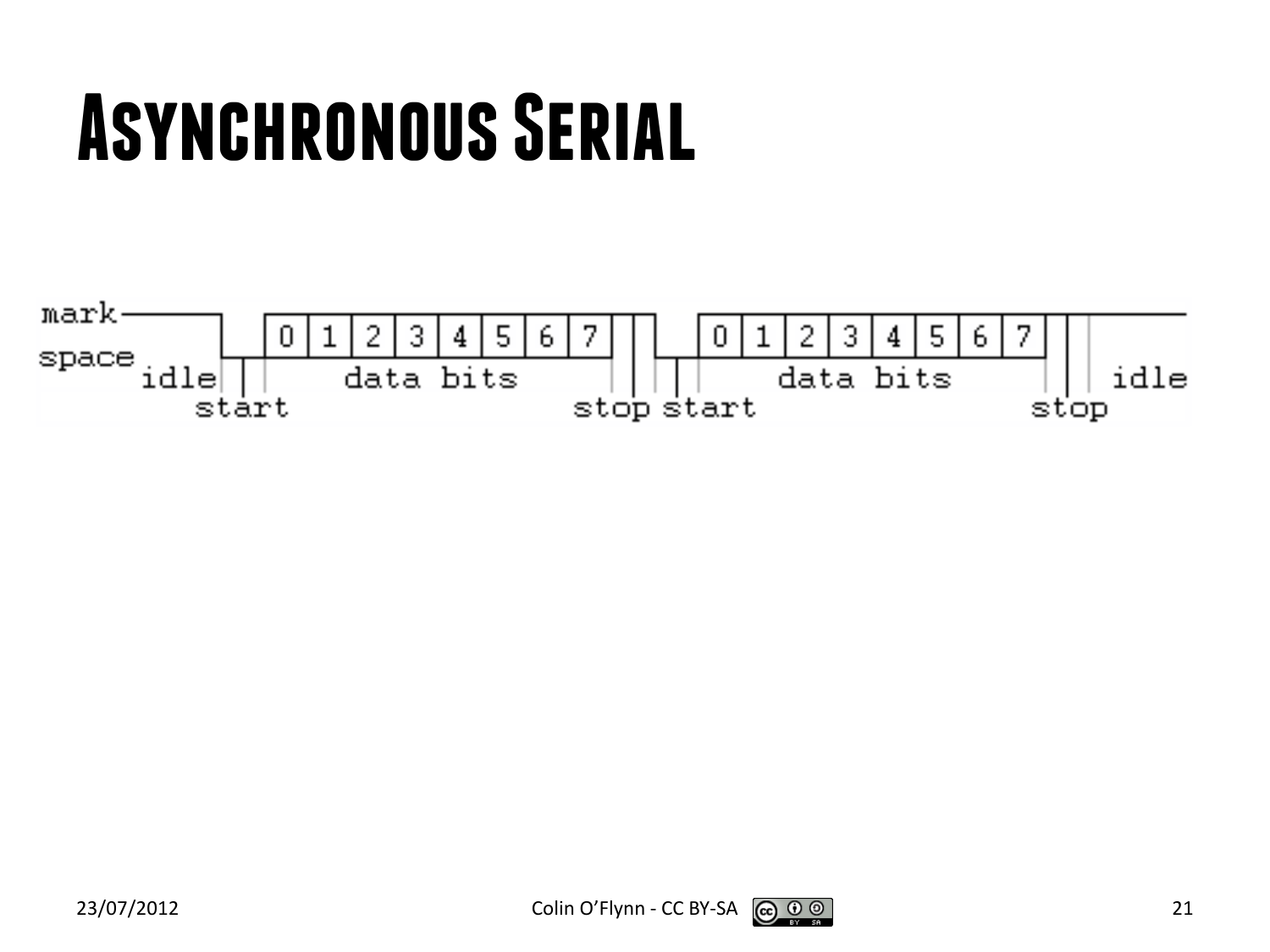## **Universal Serial Bus (USB)**

• Two Lines

 $- D+$ , D- = Both Data Lines